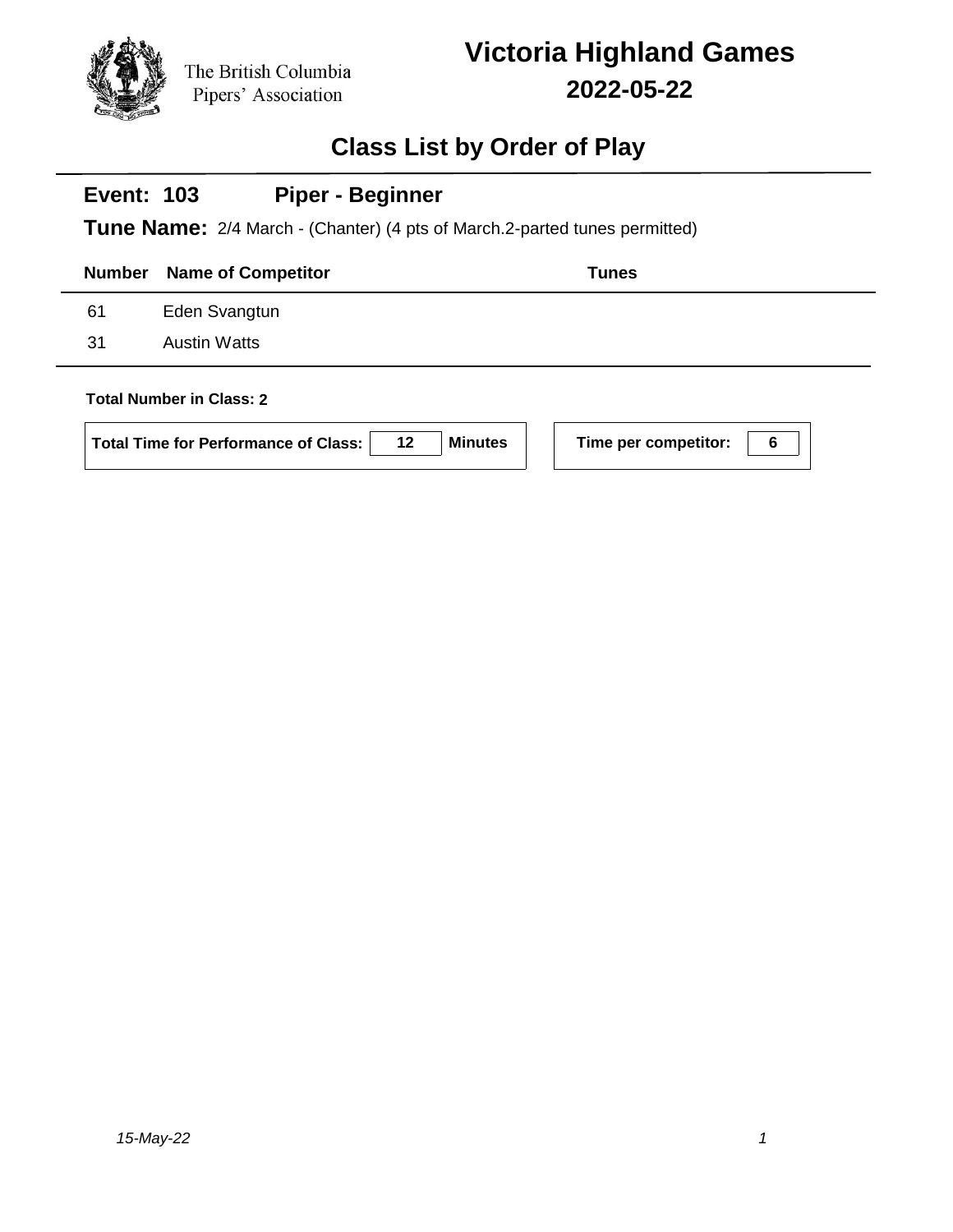## **Class List by Order of Play**

#### **Event: 111A Piper - Grade 5**

**Tune Name:** 2/4 March - (min 4 pts)

|                                 | <b>Number</b> | <b>Name of Competitor</b> | <b>Tunes</b> |  |
|---------------------------------|---------------|---------------------------|--------------|--|
|                                 | 34            | Keira Maloney             |              |  |
|                                 | 30            | Lucas Moski               |              |  |
|                                 | 28            | Alexander Affleck         |              |  |
|                                 | 26            | Elijah Levangie           |              |  |
|                                 | 1             | Ann Snow                  |              |  |
|                                 |               |                           |              |  |
| <b>Total Number in Class: 5</b> |               |                           |              |  |

| <b>Total Time for Performance of Class:</b> |  | <b>Minutes</b> |  | Time per competitor: |  |  |
|---------------------------------------------|--|----------------|--|----------------------|--|--|
|---------------------------------------------|--|----------------|--|----------------------|--|--|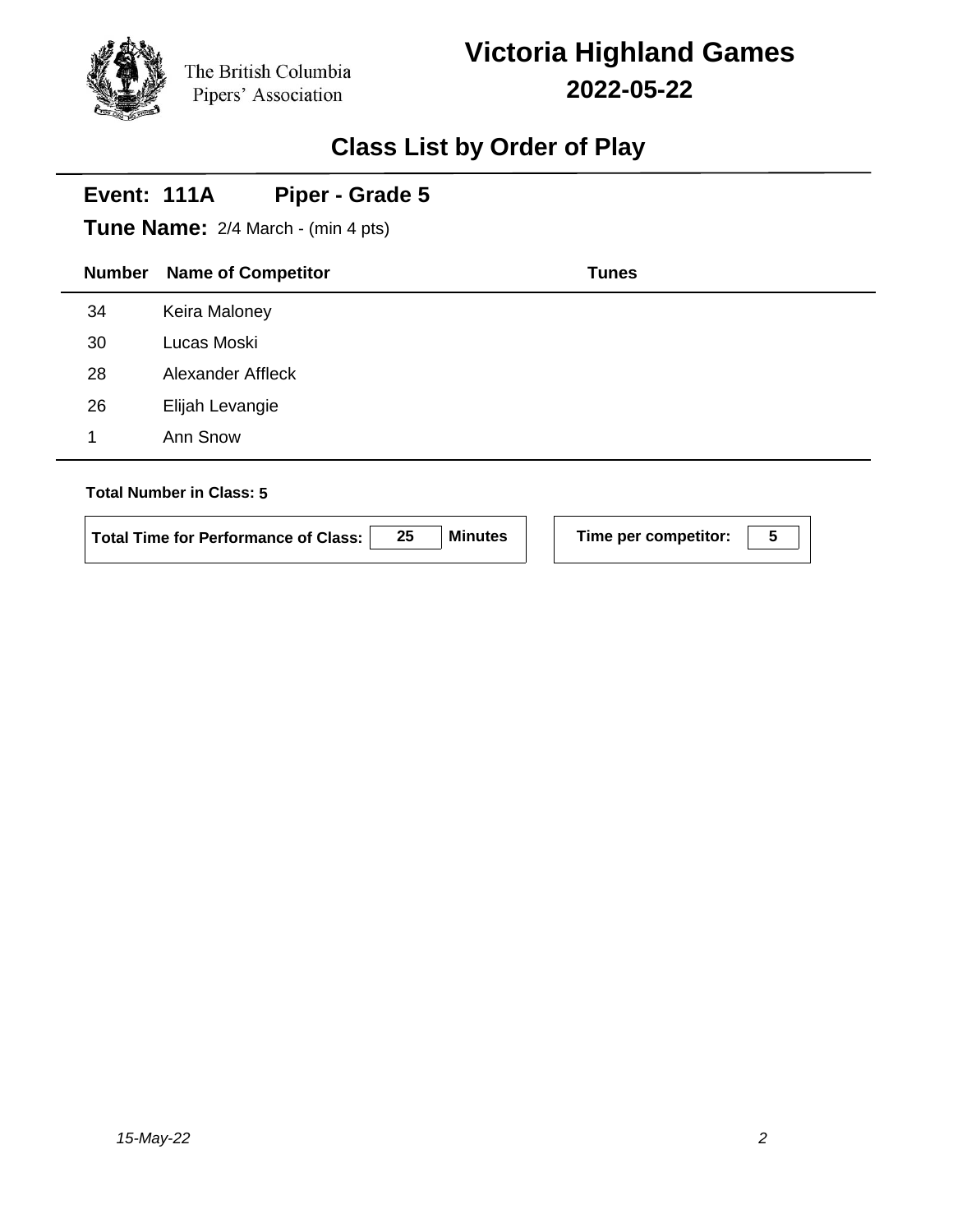## **Class List by Order of Play**

### **Event: 113A Piper - Grade 5**

**Tune Name:** 6/8 March - (min 4 pts)

| <b>Number</b> | <b>Name of Competitor</b>       | <b>Tunes</b> |  |
|---------------|---------------------------------|--------------|--|
| 34            | Keira Maloney                   |              |  |
| 30            | Lucas Moski                     |              |  |
| 28            | Alexander Affleck               |              |  |
| 26            | Elijah Levangie                 |              |  |
| 1             | Ann Snow                        |              |  |
|               | <b>Total Number in Class: 5</b> |              |  |

| <b>Total Time for Performance of Class:</b> |  | <b>Minutes</b> |  | Time per competitor: |  |  |
|---------------------------------------------|--|----------------|--|----------------------|--|--|
|---------------------------------------------|--|----------------|--|----------------------|--|--|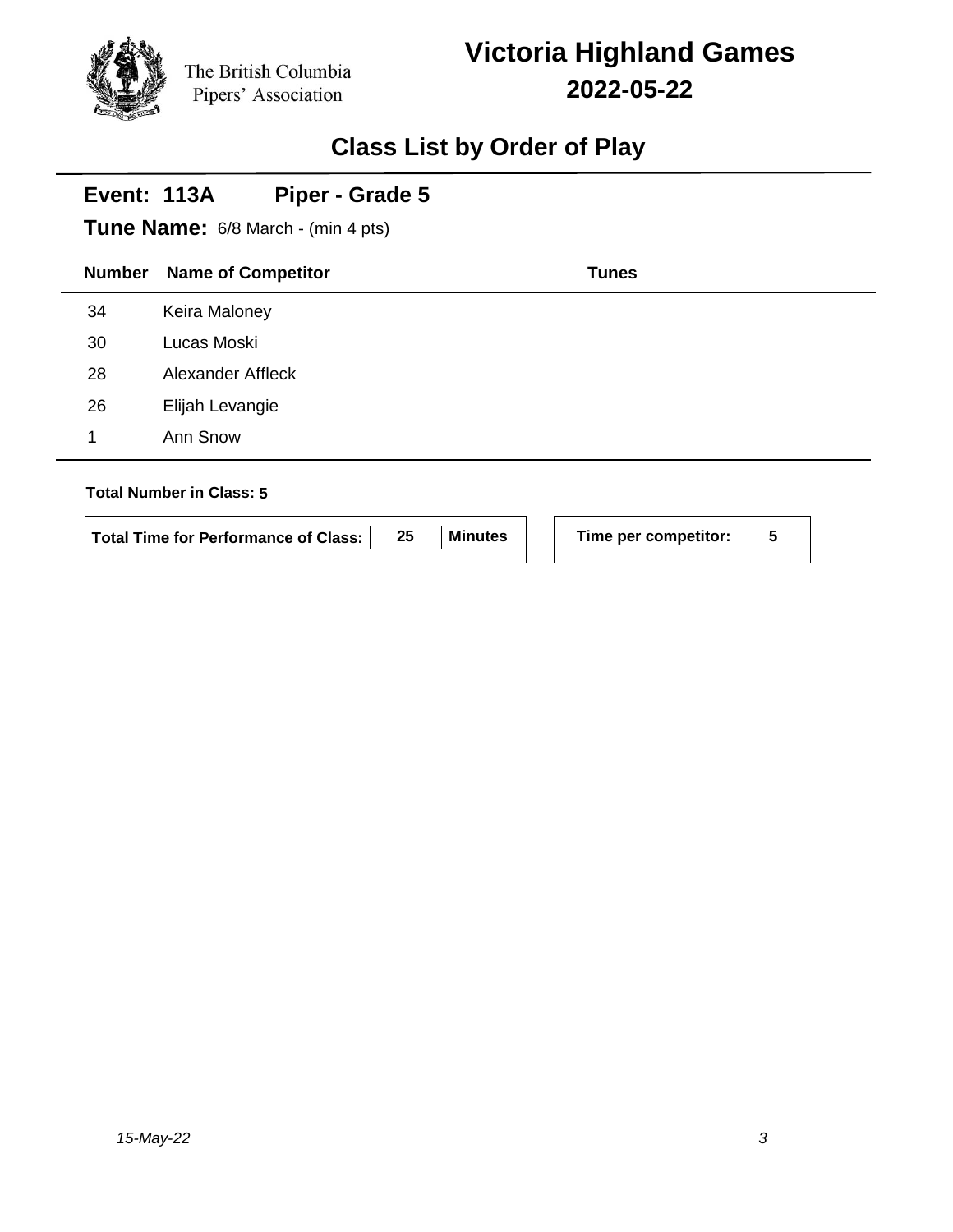## **Class List by Order of Play**

#### **Event: 122A Piper - Grade 4**

**Tune Name:** Piobaireachd - (ground and next variation)(singling)

| <b>Number</b> | <b>Name of Competitor</b>       | <b>Tunes</b> |  |
|---------------|---------------------------------|--------------|--|
| 63            | <b>Heather Mcfarlane</b>        |              |  |
| 35            | <b>Kevin Maloney</b>            |              |  |
| 19            | Liam Courchaine                 |              |  |
| 14            | Duncan MacLeod                  |              |  |
|               | <b>Total Number in Class: 4</b> |              |  |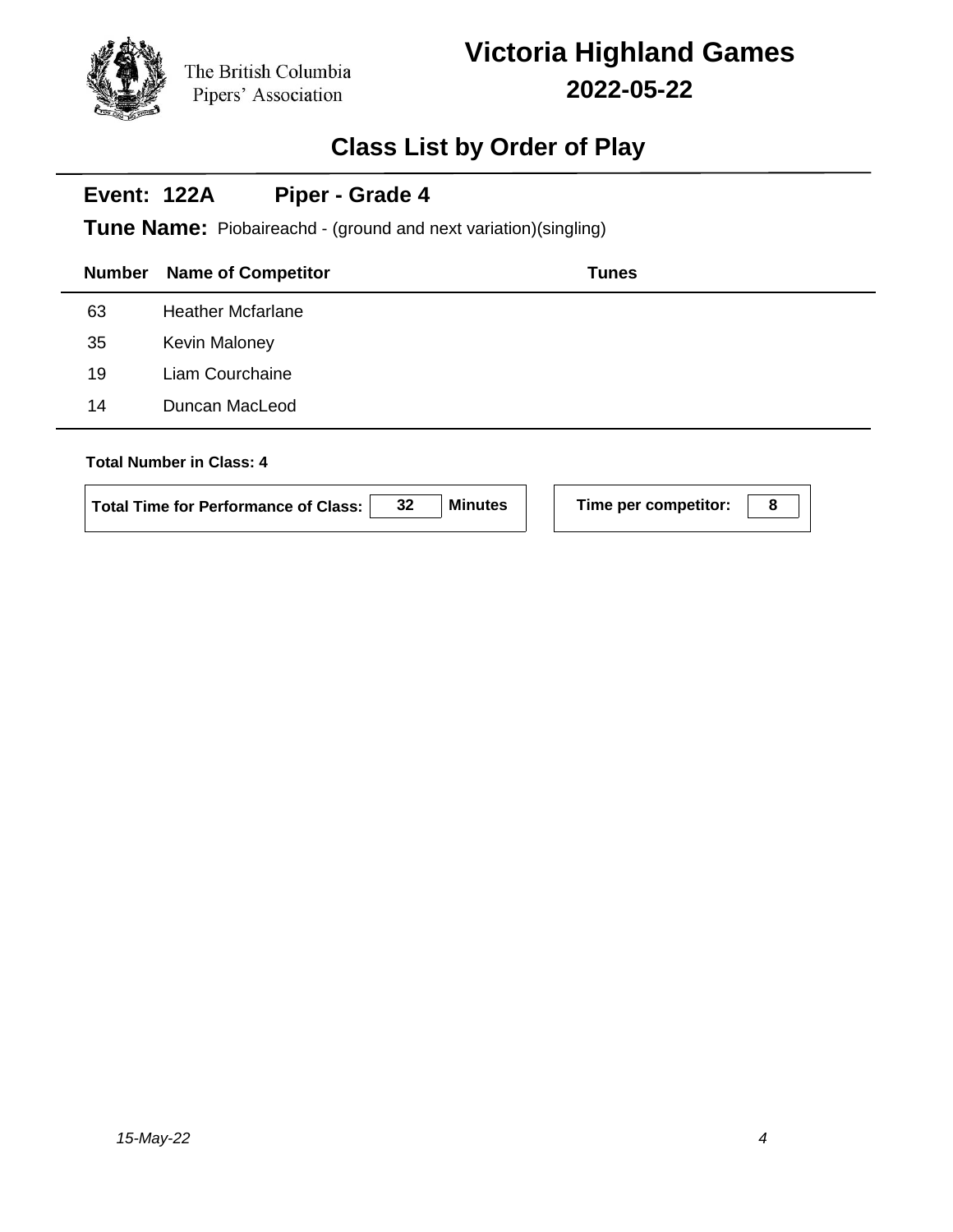## **Class List by Order of Play**

#### **Event: 131A Piper - Grade 3**

**Tune Name:** 2/4 March - (min 4 pts)

| <b>Number</b>  | <b>Name of Competitor</b> | <b>Tunes</b> |
|----------------|---------------------------|--------------|
| 70             | Nathan Plante             |              |
| 57             | Emma McTaggart            |              |
| 45             | Liam Boyle                |              |
| 38             | Ian MacPhail              |              |
| 21             | <b>Maxwell Rowley</b>     |              |
| 16             | Laurie Gardner            |              |
| 15             | <b>Jack Martin</b>        |              |
| 12             | Marcus Range              |              |
| $\overline{4}$ | Michael Jones             |              |

### **Total Number in Class: 9**

| Total Time for Performance of Class: | 54 | <b>Minutes</b> |
|--------------------------------------|----|----------------|

**Time per competitor:** 6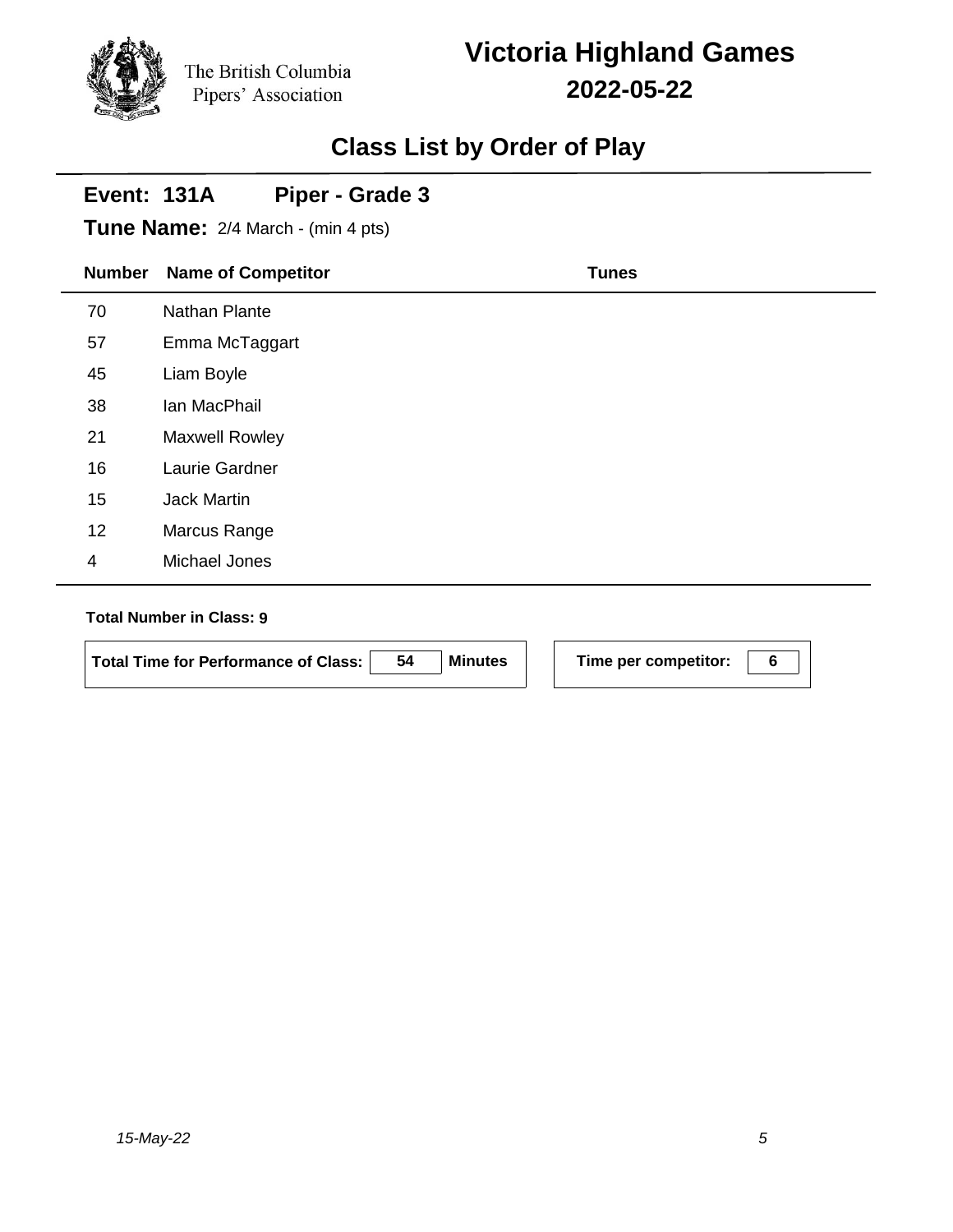# **Victoria Highland Games 2022-05-22**

### **Class List by Order of Play**

#### **Event: 133A Piper - Grade 3**

**Tune Name:** Piobaireachd - (submit 1 tune)

| <b>Number</b>  | <b>Name of Competitor</b> | <b>Tunes</b> |
|----------------|---------------------------|--------------|
| 57             | Emma McTaggart            |              |
| 38             | Ian MacPhail              |              |
| 21             | Maxwell Rowley            |              |
| 16             | Laurie Gardner            |              |
| 15             | <b>Jack Martin</b>        |              |
| 12             | Marcus Range              |              |
| $\overline{4}$ | Michael Jones             |              |
|                |                           |              |

### **Total Number in Class: 7**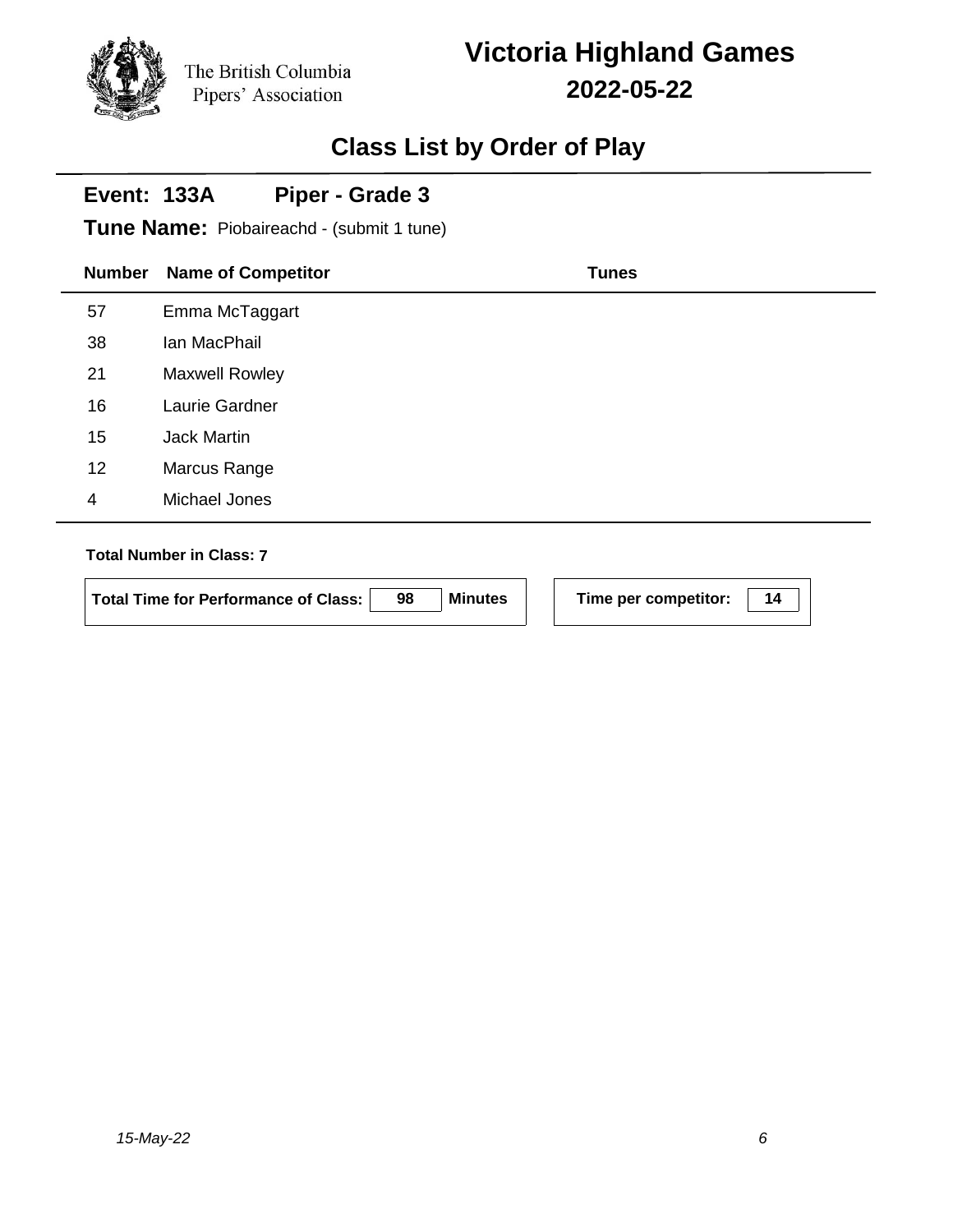# **Victoria Highland Games 2022-05-22**

## **Class List by Order of Play**

#### **Event: 146 Piper - Grade 2**

**Tune Name:** 2/4 March - (submit 2, min 4 pts ea tune)

| <b>Number</b>  | <b>Name of Competitor</b> | <b>Tunes</b> |
|----------------|---------------------------|--------------|
| 69             | <b>Matthew Parsons</b>    |              |
| 65             | <b>Kyle Barrie</b>        |              |
| 64             | Alexandra Lye             |              |
| 56             | <b>Cameron Dawson</b>     |              |
| 46             | Daniel Uren               |              |
| 42             | Colin Richdale            |              |
| 41             | Ailsa Wilson              |              |
| 32             | Hannah Focken             |              |
| 22             | Paula Campbell            |              |
| 22             | Paula Campbell            |              |
| $\overline{7}$ | Ronan Terry               |              |
| 5              | George Panagiotou         |              |

### **Total Number in Class: 12**

Total Time for Performance of Class: 84 Minutes | Time per competitor:  $\boxed{7}$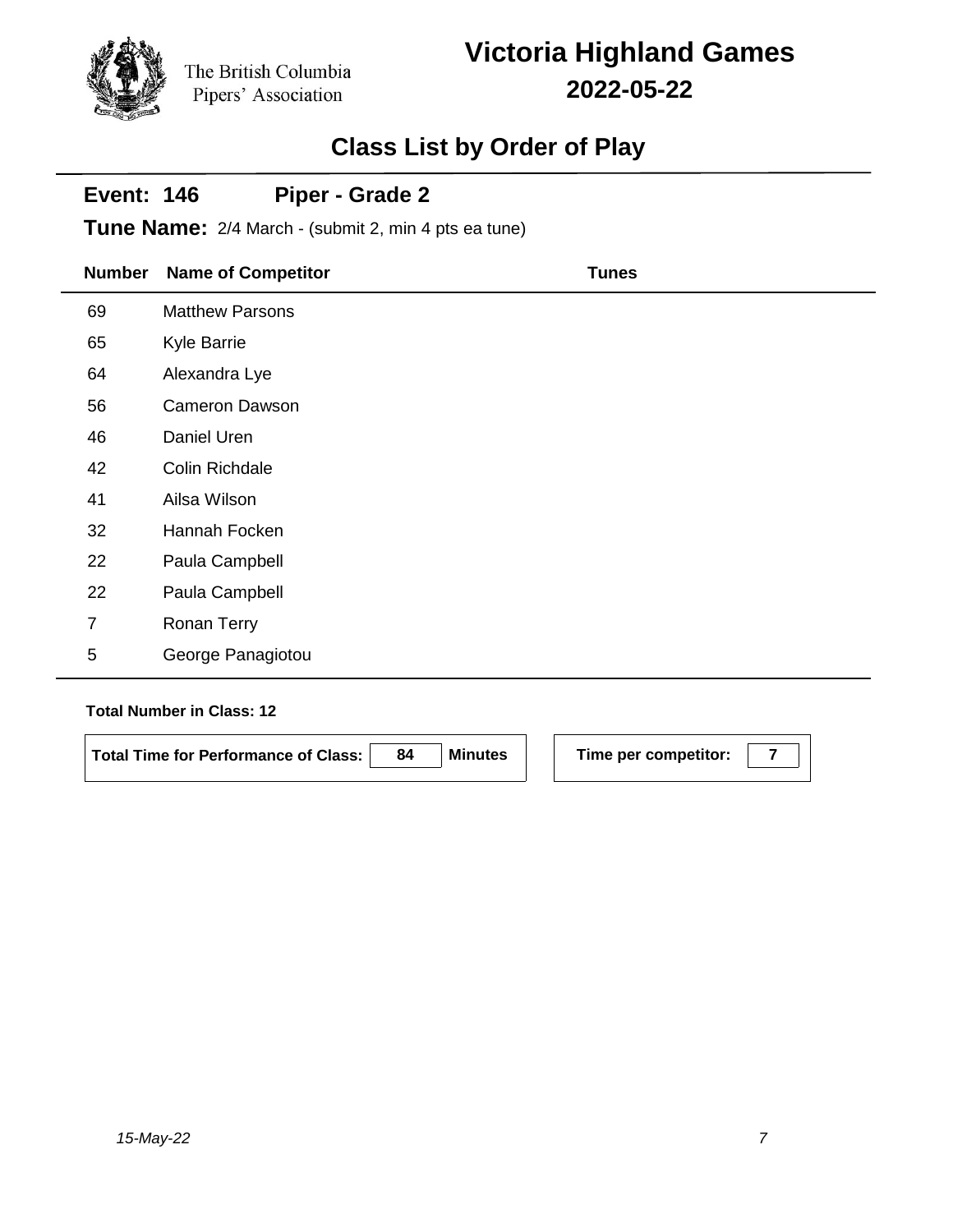# **Victoria Highland Games 2022-05-22**

# **Class List by Order of Play**

#### **Event: 151 Piper - Grade 1**

**Tune Name:** March, Strathspey & Reel - (submit 2 of ea tune,min 4 pts ea)

| <b>Number</b> | <b>Name of Competitor</b> | <b>Tunes</b> |
|---------------|---------------------------|--------------|
| 51            | <b>Cameron Bonar</b>      |              |
| 50            | <b>Liam Forrest</b>       |              |
| 49            | <b>Colin Forrest</b>      |              |
| 43            | Callum Bevan              |              |
| 40            | Aiden Fowler              |              |
| 29            | Aaron Malcomb             |              |
| 25            | Sandy Adams               |              |
| 9             | Jeff Rowell               |              |
|               |                           |              |

### **Total Number in Class: 8**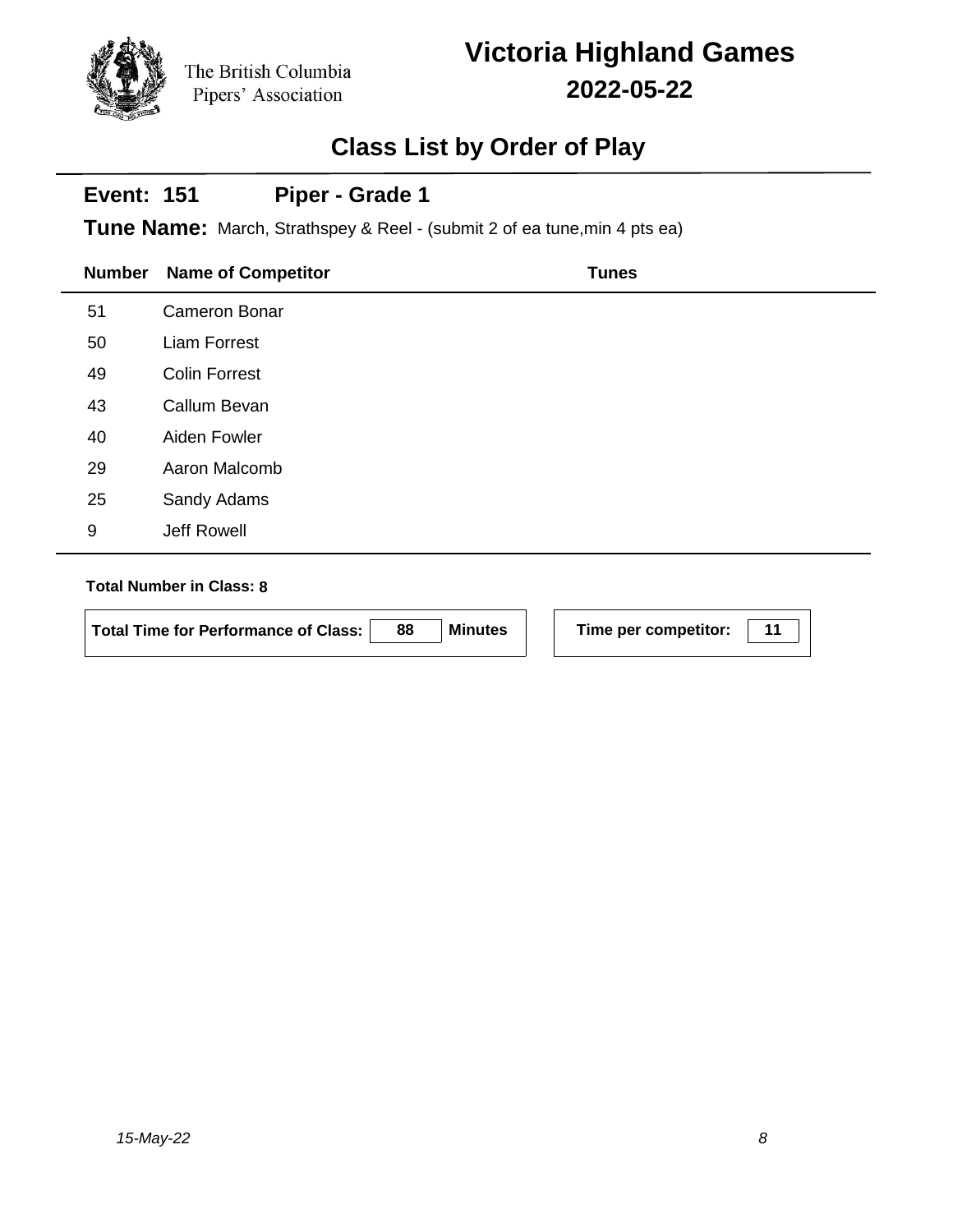# **Victoria Highland Games 2022-05-22**

## **Class List by Order of Play**

#### **Event: 154 Piper - Grade 1**

**Tune Name:** Jig - (submit 2 tunes, play 1 twice, min 4 pts ea tune)

| <b>Number</b> | <b>Name of Competitor</b> | <b>Tunes</b> |
|---------------|---------------------------|--------------|
| 51            | <b>Cameron Bonar</b>      |              |
| 50            | <b>Liam Forrest</b>       |              |
| 49            | <b>Colin Forrest</b>      |              |
| 43            | Callum Bevan              |              |
| 40            | Aiden Fowler              |              |
| 29            | Aaron Malcomb             |              |
| 25            | Sandy Adams               |              |
| 9             | Jeff Rowell               |              |

### **Total Number in Class: 8**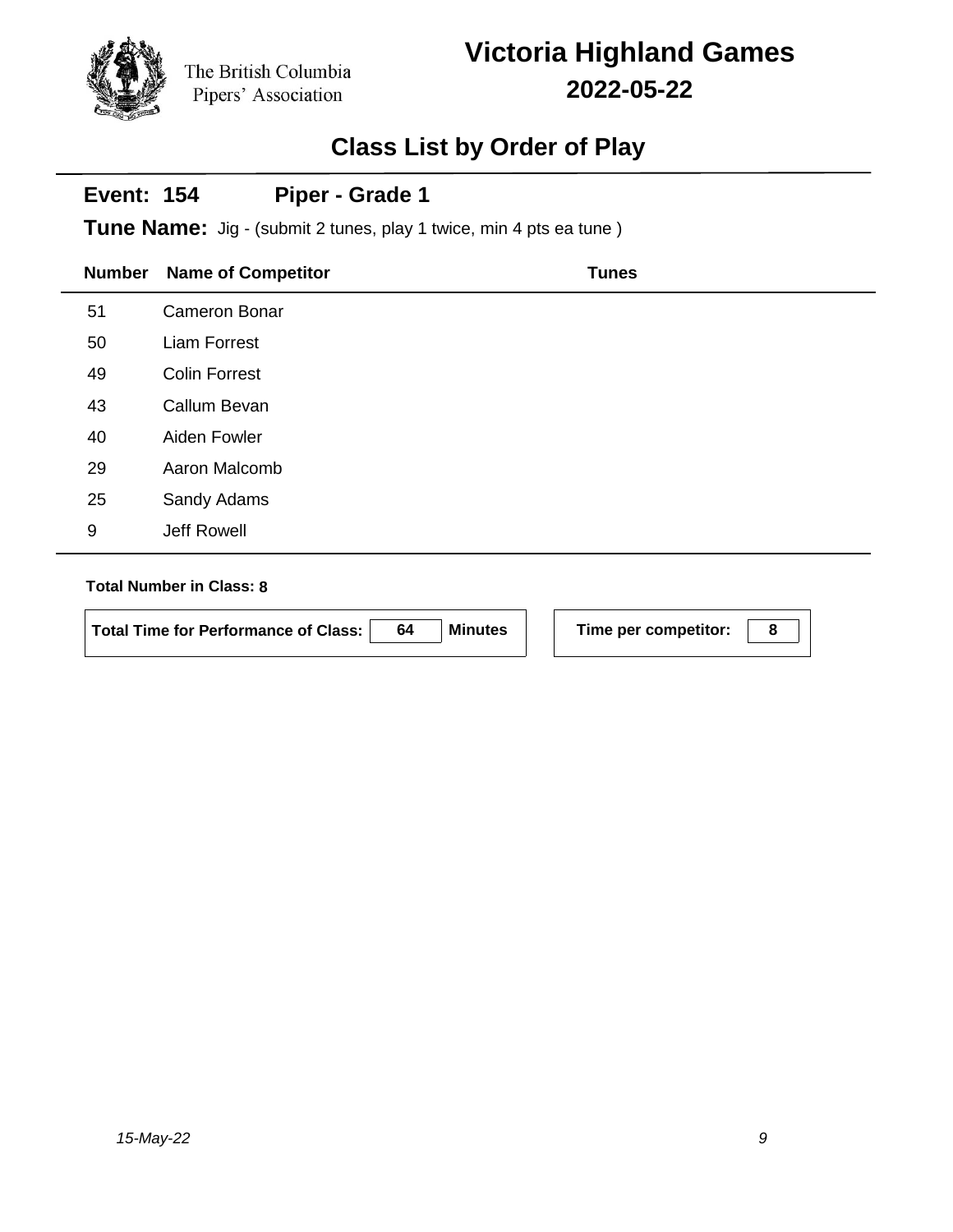# **Victoria Highland Games 2022-05-22**

## **Class List by Order of Play**

#### **Event: 162 Piper - Open**

**Tune Name:** Piobaireachd - (submit 4 tunes)

| <b>Number</b> | <b>Name of Competitor</b> | <b>Tunes</b> |
|---------------|---------------------------|--------------|
| 71            | <b>Edward McIlwaine</b>   |              |
| 48            | Zephan Knichel            |              |
| 44            | Alistair Bevan            |              |
| 33            | Gordon Conn               |              |
| 23            | Alastair Lee              |              |
| 11            | <b>Charles Morris</b>     |              |
|               |                           |              |

### **Total Number in Class: 6**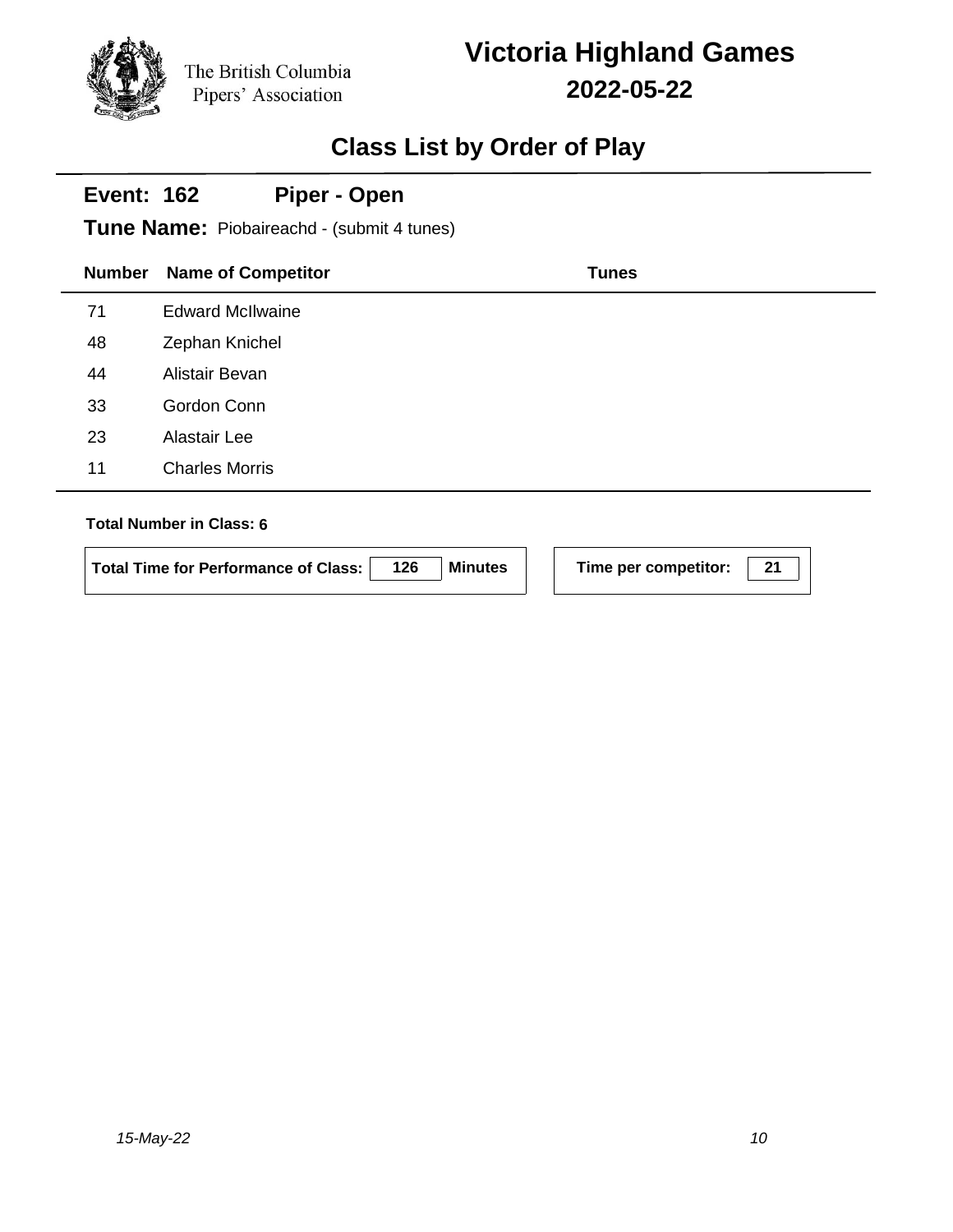## **Class List by Order of Play**

# **Number Name of Competitor Tunes Event: 171 Tune Name:** 2/4 March - (min 4 pts) **Piper - Adult** 58 Doug Gardner 37 Barrie McLeod 18 John Buchanan 2 Timothy Ray **Total Number in Class: 4 Total Time for Performance of Class: 24 Minutes Time per competitor: 6**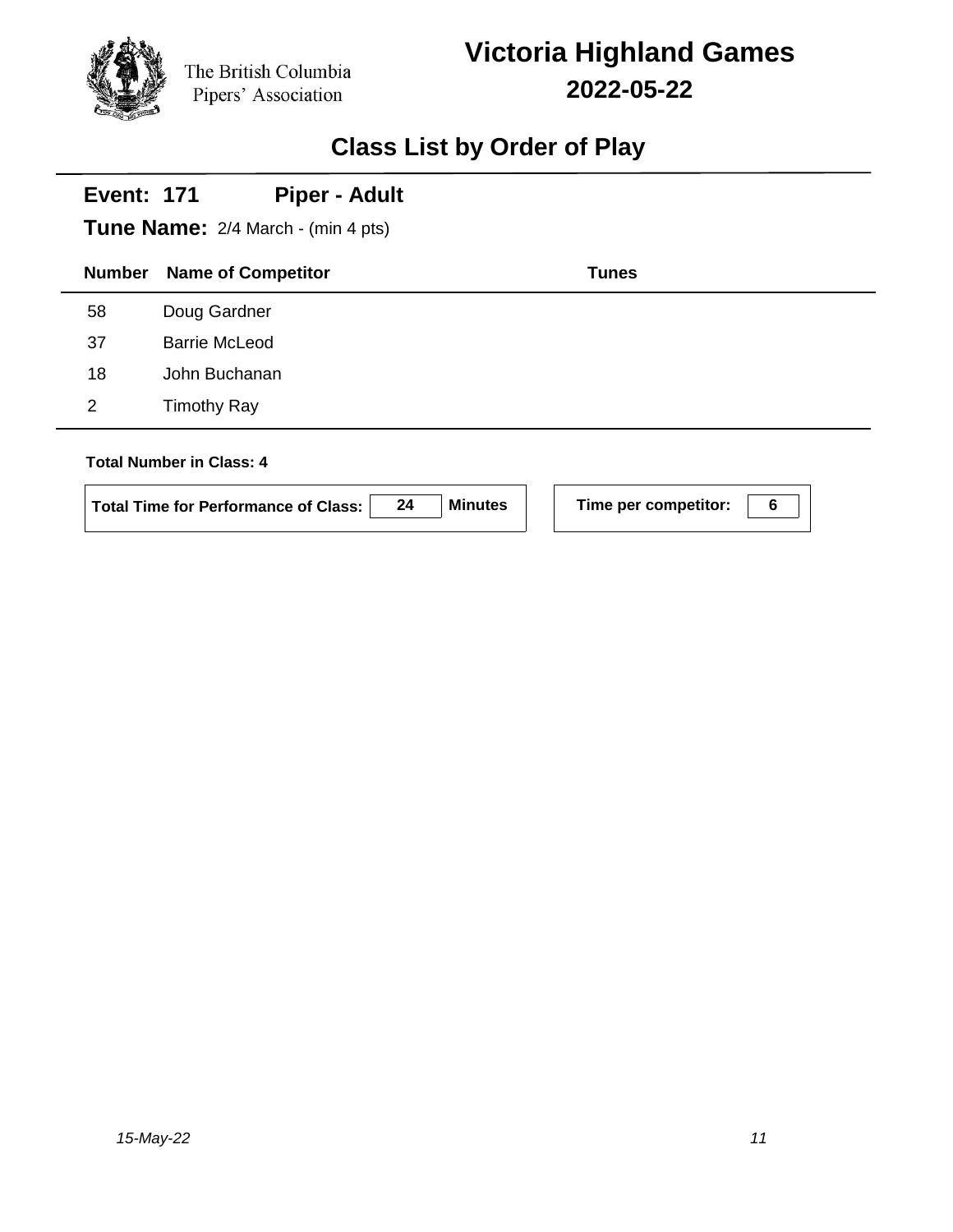## **Class List by Order of Play**

#### **Event: 175 Piper - Adult**

**Tune Name:** Strathspey & Reel - (2 pts ea twice or 4 pts ea tune)

|    | <b>Number</b> Name of Competitor | <b>Tunes</b> |
|----|----------------------------------|--------------|
| 58 | Doug Gardner                     |              |
| 37 | <b>Barrie McLeod</b>             |              |
| 18 | John Buchanan                    |              |

### **Total Number in Class: 3**

**Total Time for Performance of Class:** | 18 | Minutes

| Time per competitor: | 6 |
|----------------------|---|
|                      |   |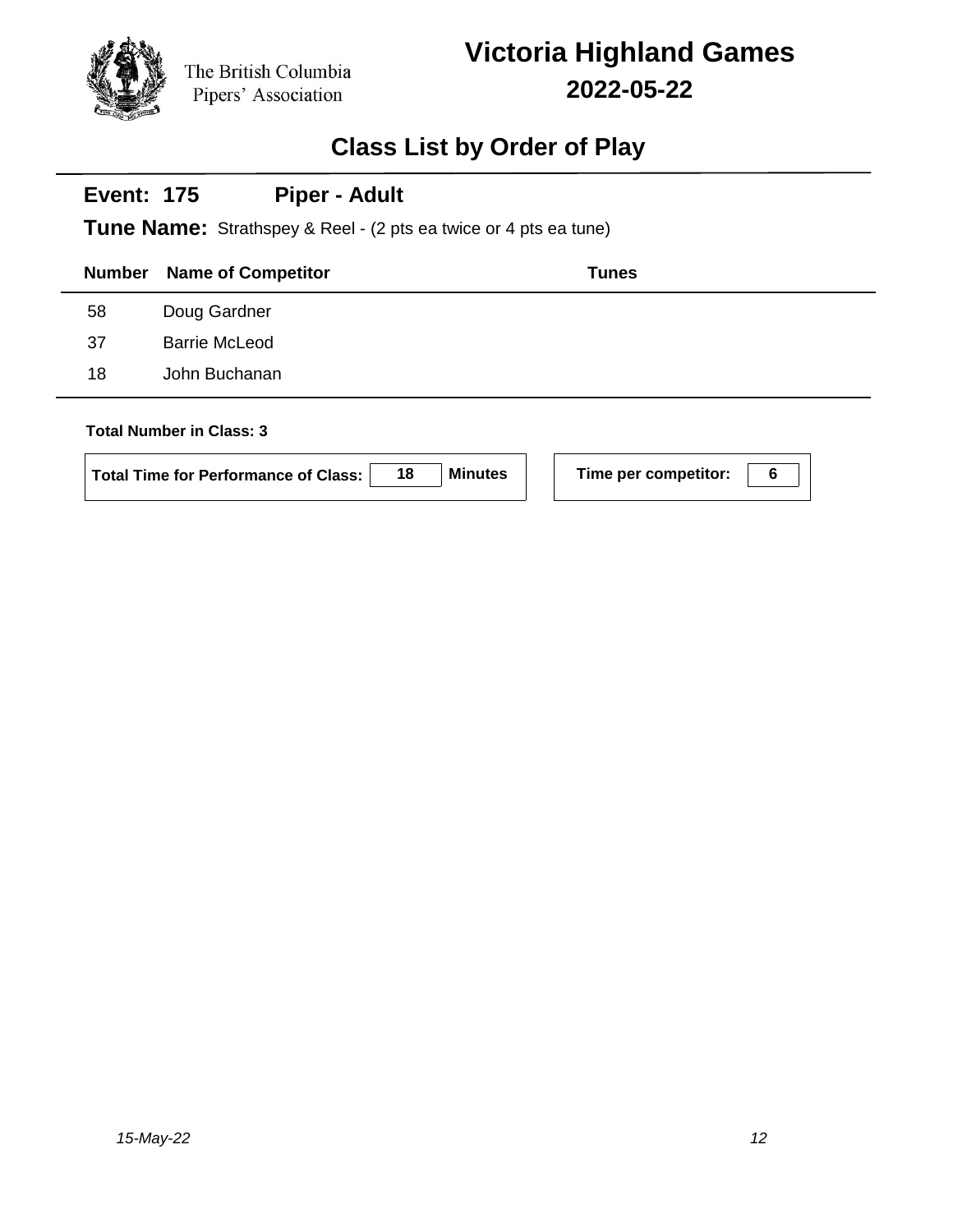

## **Class List by Order of Play**

### **Event: 203 Snare Drummer - Beginner**

**Tune Name:** 6/8 March - (Drum Pad) (4 pts of BCPA MB setting)

|    | <b>Number</b> Name of Competitor | <b>Tunes</b> |
|----|----------------------------------|--------------|
| 60 | <b>Reilly Svangtun</b>           |              |
| 16 | Laurie Gardner                   |              |
|    |                                  |              |

### **Total Number in Class: 2**

| Total Time for Performance of Class: | 10 <sup>°</sup> | Minutes |
|--------------------------------------|-----------------|---------|
|                                      |                 |         |

**Following Time per competitor: 100**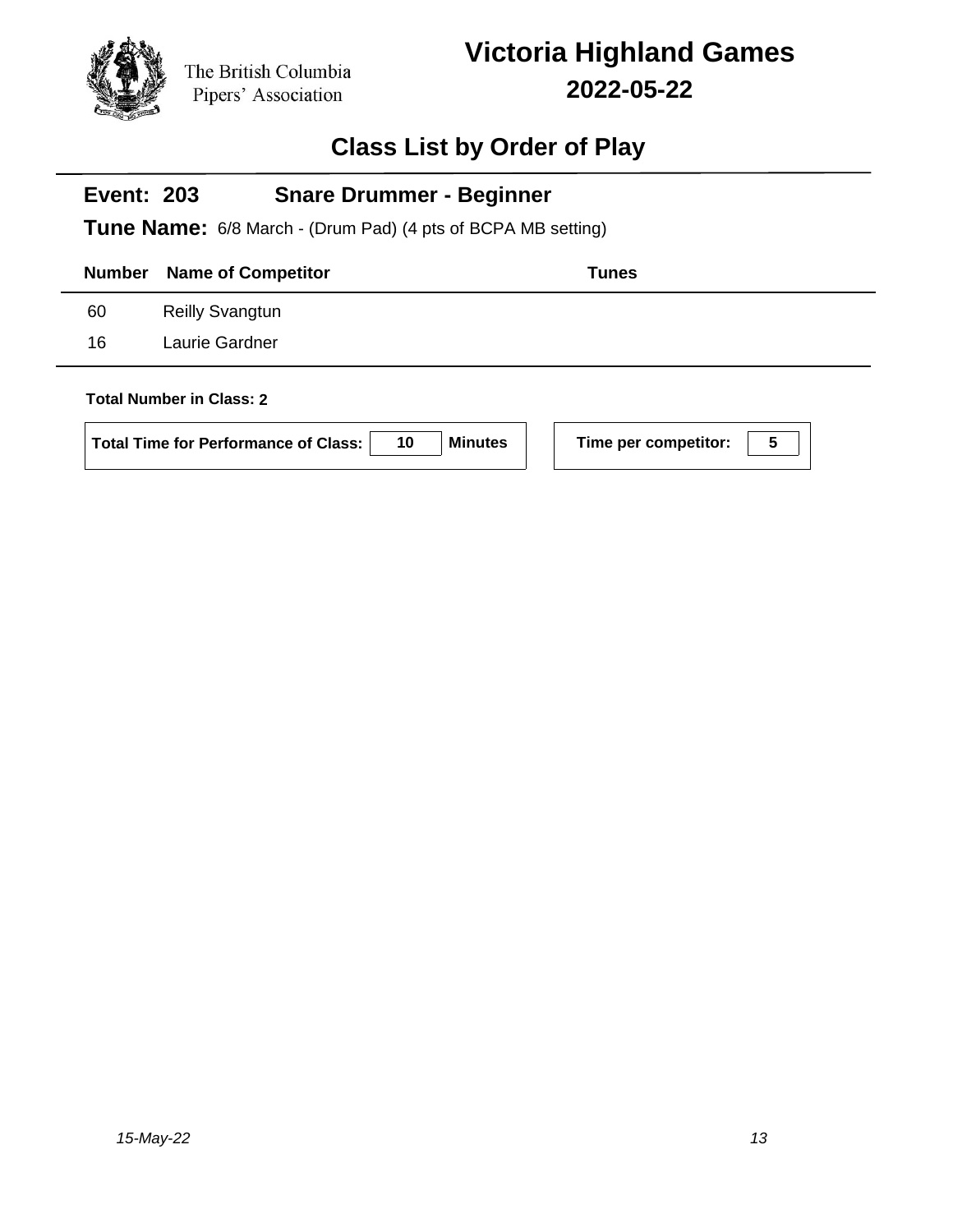# **Victoria Highland Games 2022-05-22**

## **Class List by Order of Play**

| <b>Event: 222</b> | <b>Snare Drummer - Grade 4</b><br><b>Tune Name:</b> 6/8 March - (4 pts only) |              |
|-------------------|------------------------------------------------------------------------------|--------------|
| <b>Number</b>     | <b>Name of Competitor</b>                                                    | <b>Tunes</b> |
| 53                | Robyn Watts                                                                  |              |
| 52                | <b>Oliver Watts</b>                                                          |              |
| 39                | <b>Malcolm Fuller</b>                                                        |              |
| 27                | Oscar Knox                                                                   |              |
| 3                 | William Panagiotou                                                           |              |
|                   | <b>Total Number in Class: 5</b>                                              |              |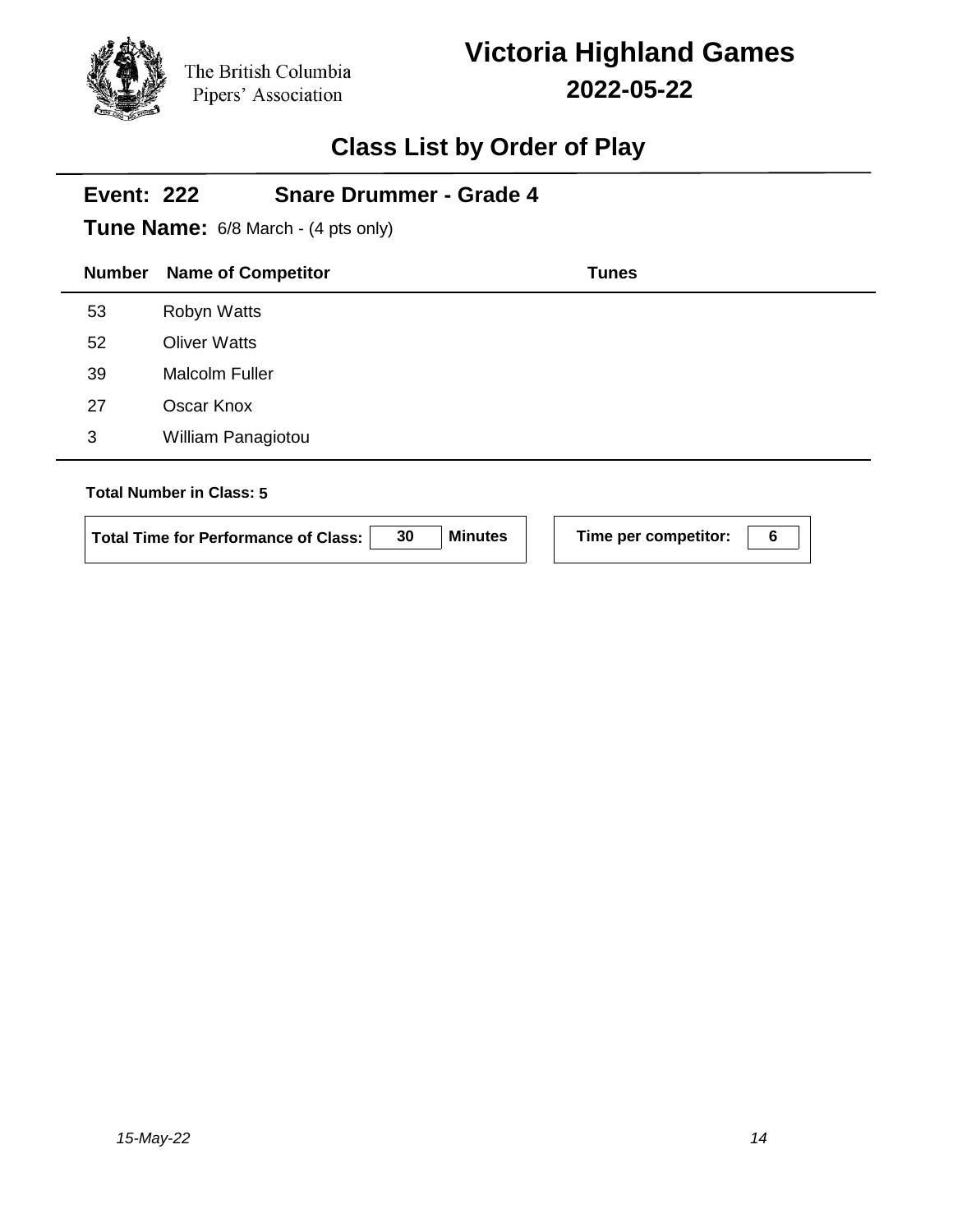

## **Class List by Order of Play**

| <b>Event: 232</b>               | <b>Snare Drummer - Grade 3</b>            |              |  |
|---------------------------------|-------------------------------------------|--------------|--|
|                                 | <b>Tune Name:</b> 6/8 March - (min 4 pts) |              |  |
| <b>Number</b>                   | <b>Name of Competitor</b>                 | <b>Tunes</b> |  |
| 66                              | Mackenzie Wang                            |              |  |
| 47                              | Megan Millar                              |              |  |
| <b>Total Number in Class: 2</b> |                                           |              |  |

| <b>Total Time for Performance of Class:</b> | 12 | Minute |
|---------------------------------------------|----|--------|
|---------------------------------------------|----|--------|

**I** Time per competitor:  $\boxed{6}$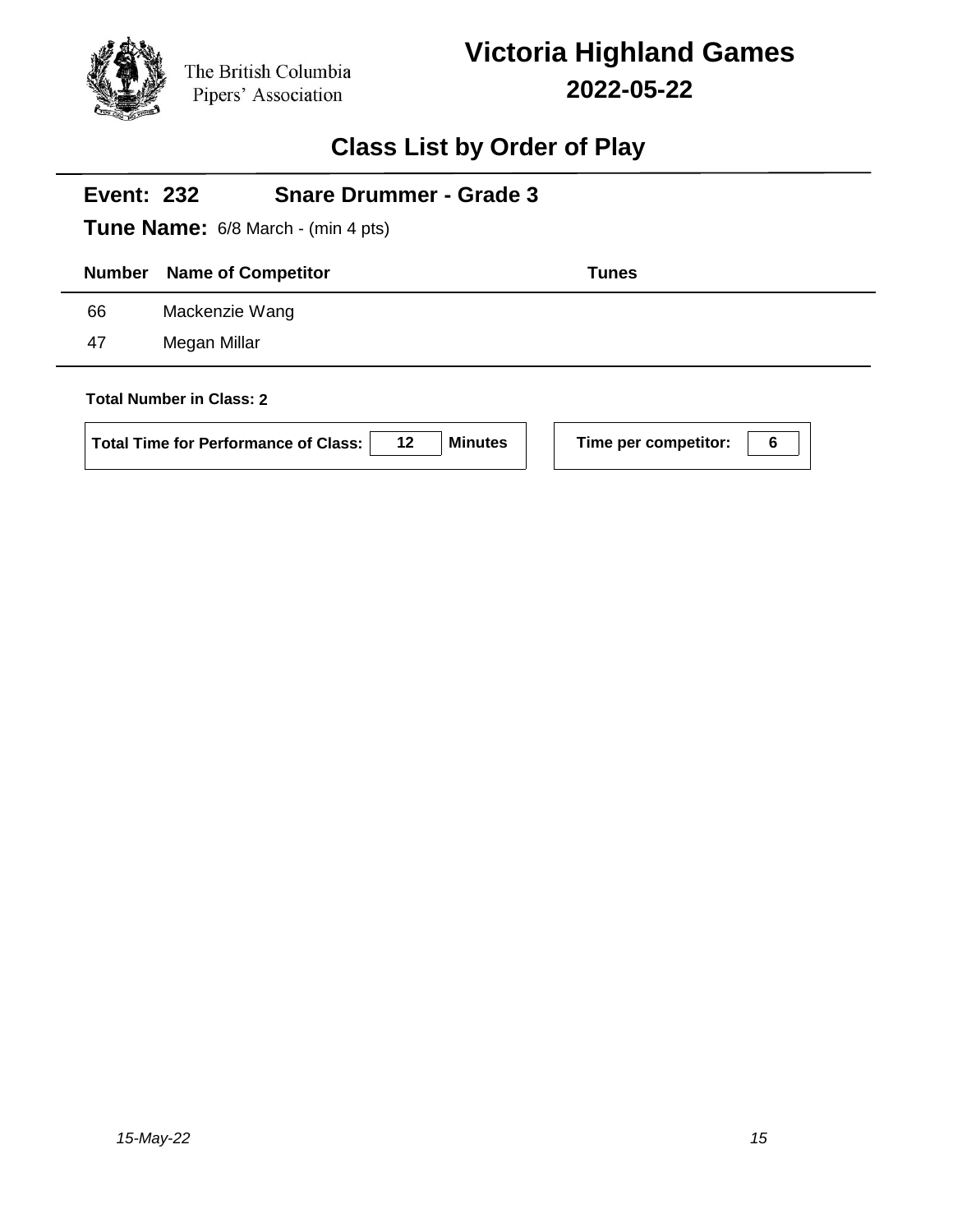

### **Class List by Order of Play**

#### **Event: 242 Snare Drummer - Grade 2**

**Tune Name:** Hornpipe & Jig - (min 4 pts ea tune)

**Number Name of Competitor Tunes** 

10 Tristan Campeau

**Total Number in Class: 1**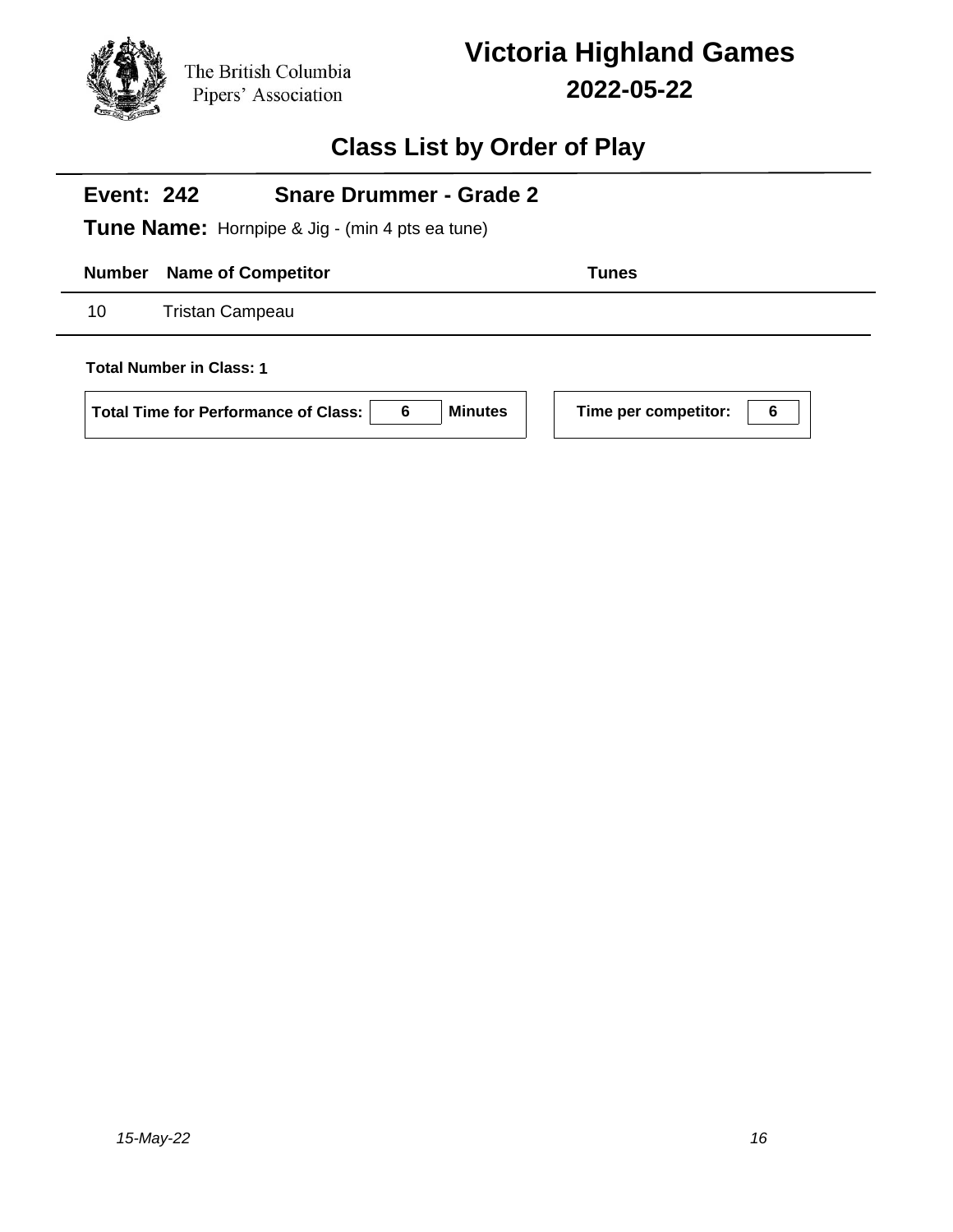

### **Class List by Order of Play**

#### **Event: 252 Snare Drummer - Grade 1**

**Tune Name:** Hornpipe & Jig - (min 4 pts ea tune)

### **Number Name of Competitor Tunes**

13 Cameron Johnston

**Total Number in Class: 1**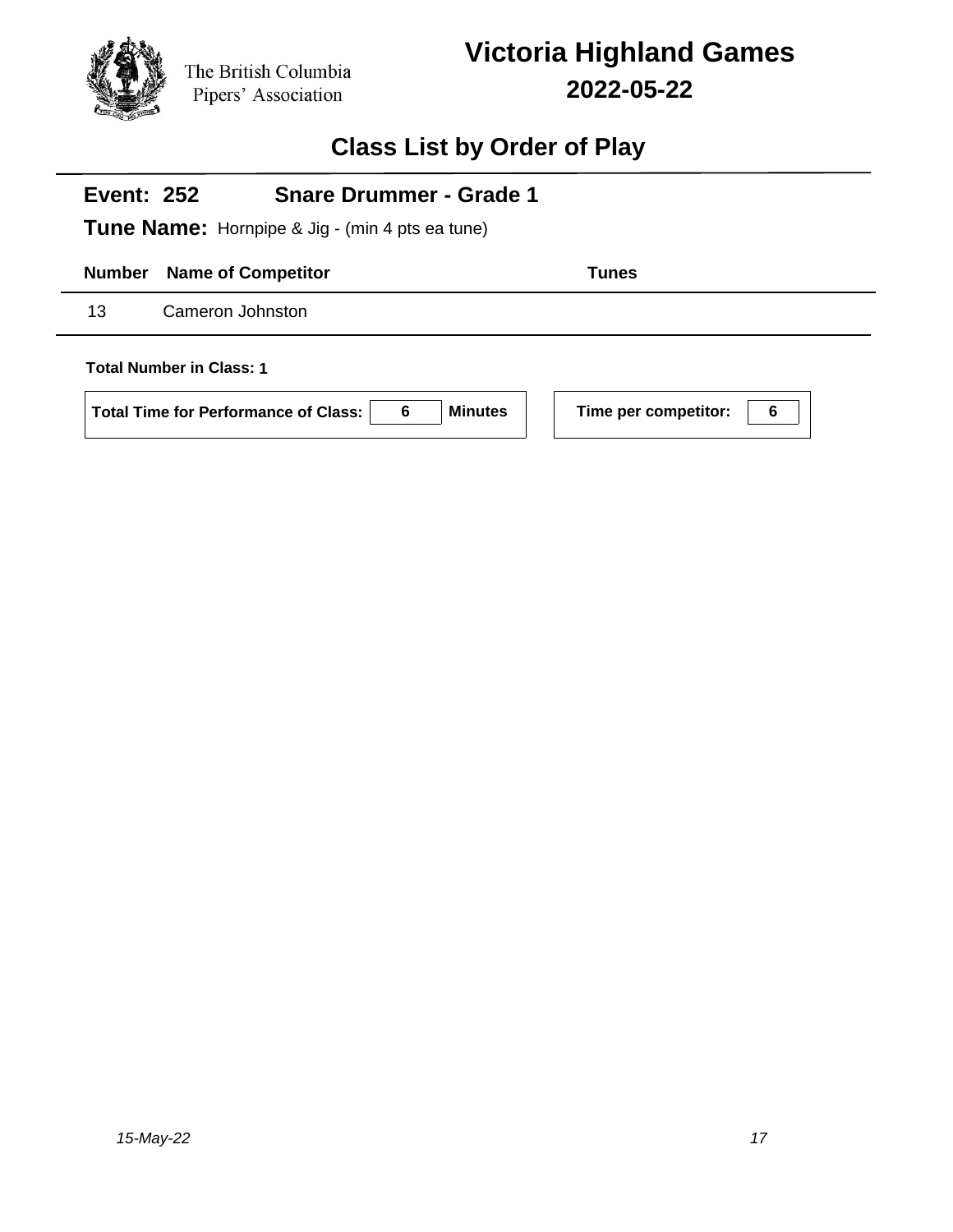

### **Class List by Order of Play**

#### **Event: 262 Snare Drummer - Open**

**Tune Name:** Hornpipe & Jig - (submit 2 sets,min 4 pts ea tune)

### **Number Name of Competitor Tunes**

67 Amanda Colwell

**Total Number in Class: 1**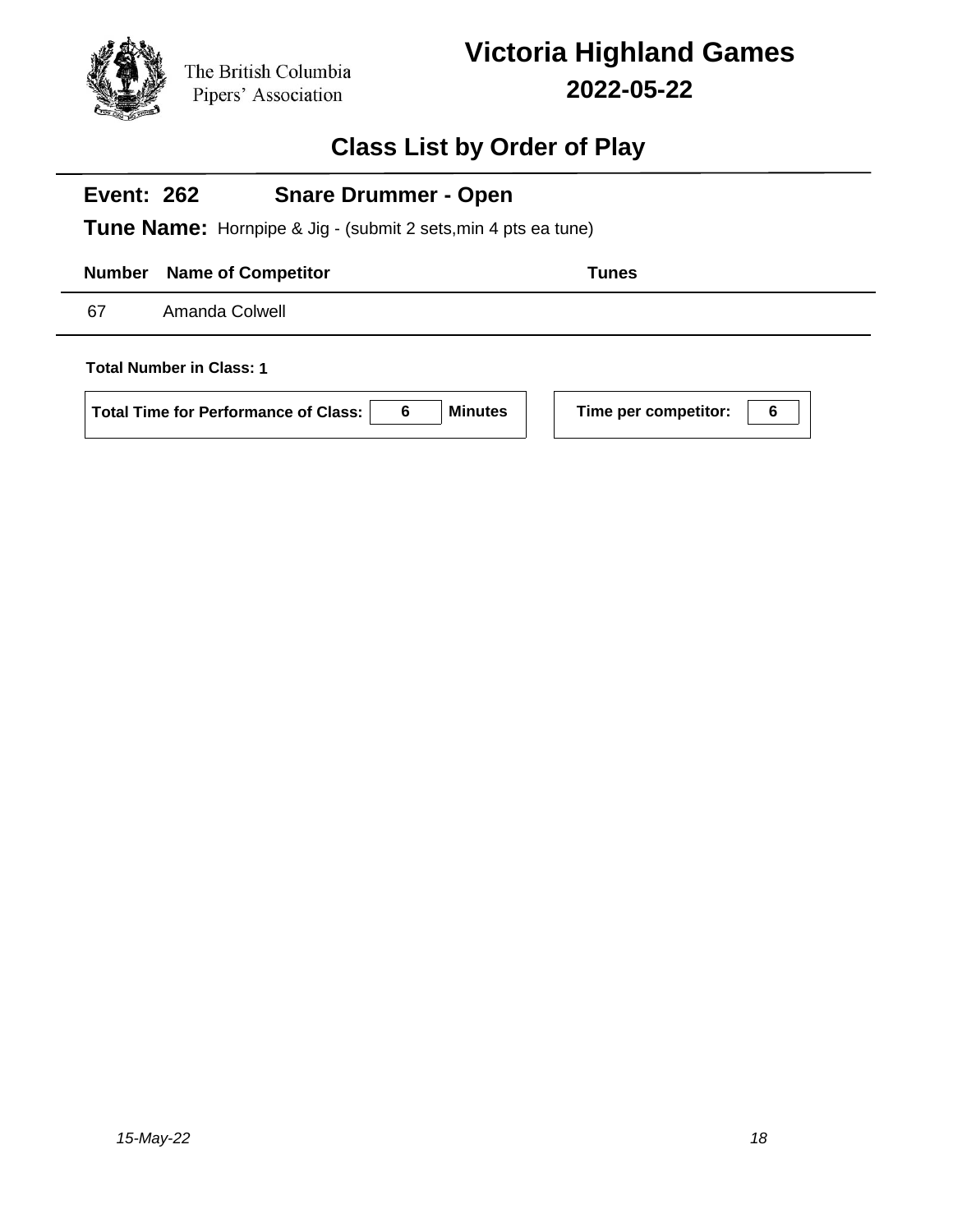

## **Class List by Order of Play**

#### **Event: 302 Tenor Drummer - Beginner**

**Tune Name:** 6/8 March - (Practice Pad)(4 pts BCPA MB setting)(75 bpm metronome)

**Number Name of Competitor Tunes** 

8 Arthur Panagiotou

**Total Number in Class: 1**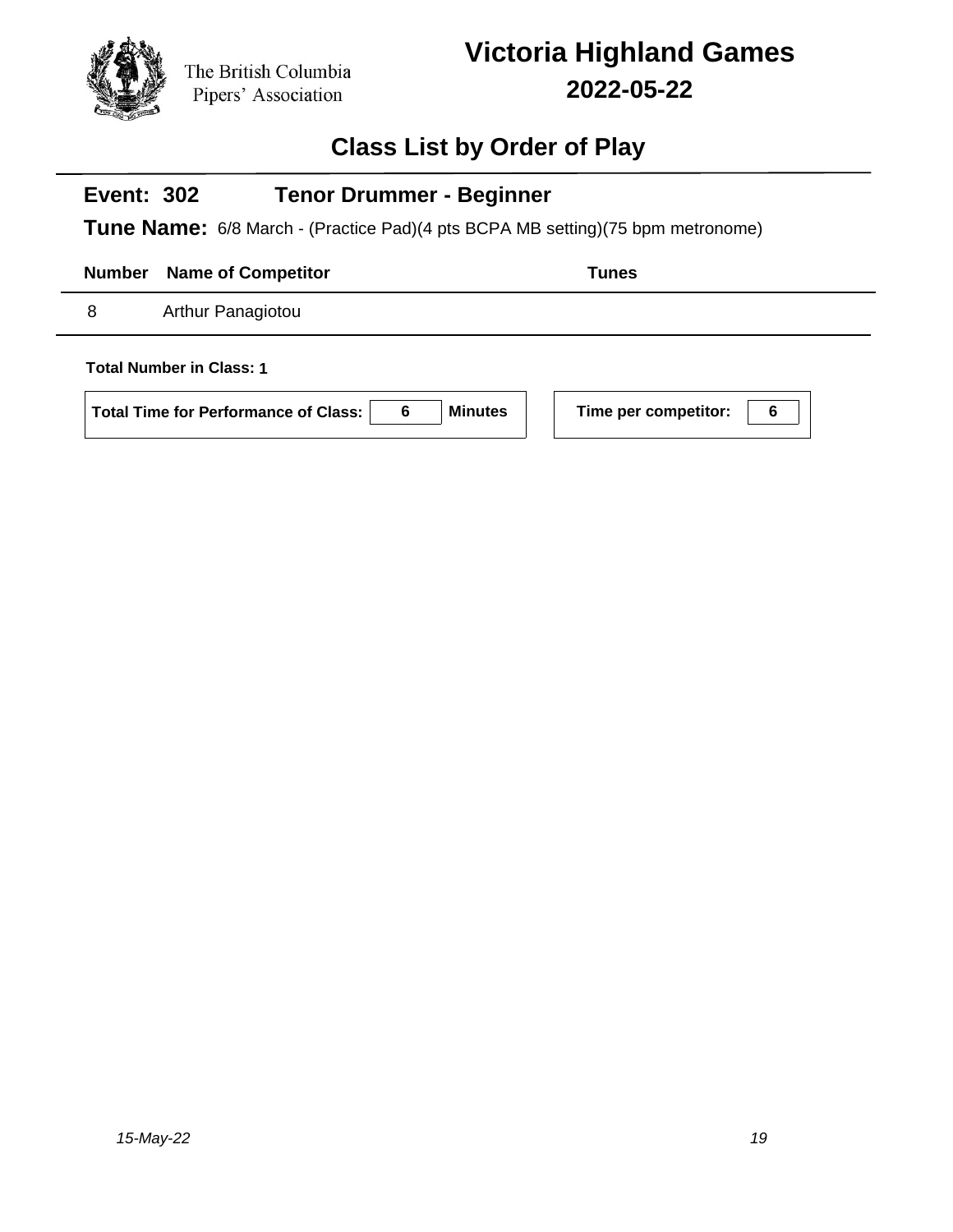

# **Class List by Order of Play**

| <b>Tenor Drummer - Intermediate</b><br><b>Event: 353</b><br><b>Tune Name:</b> 6/8 March - (min 4 pts) |                                                                                      |                |                           |  |
|-------------------------------------------------------------------------------------------------------|--------------------------------------------------------------------------------------|----------------|---------------------------|--|
| <b>Number</b>                                                                                         | <b>Name of Competitor</b>                                                            |                | Tunes                     |  |
| 62                                                                                                    | Elise Svangtun                                                                       |                |                           |  |
| 20                                                                                                    | Mitchell Olding                                                                      |                |                           |  |
|                                                                                                       | <b>Total Number in Class: 2</b><br>12<br><b>Total Time for Performance of Class:</b> | <b>Minutes</b> | Time per competitor:<br>6 |  |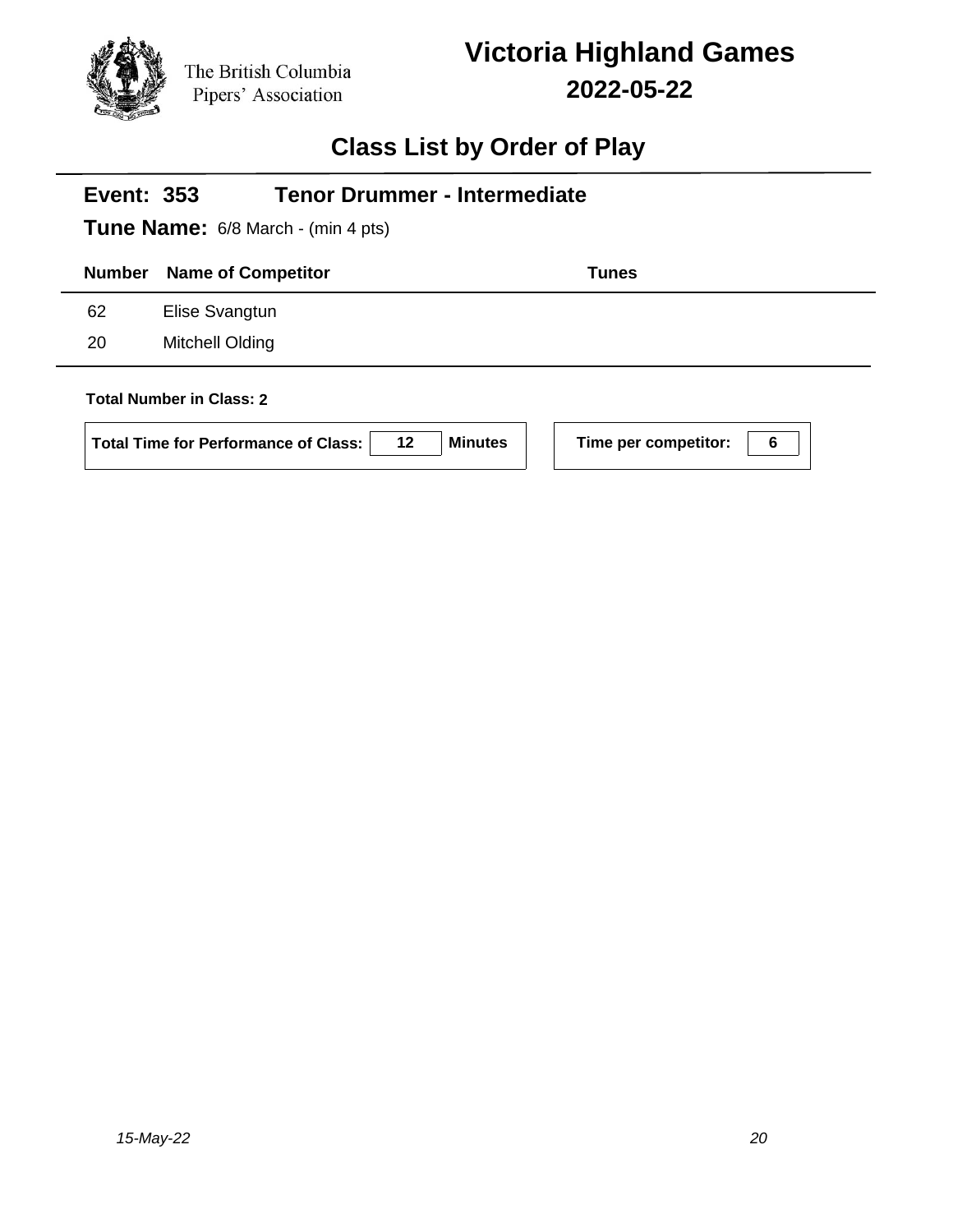### **Class List by Order of Play**

### **Number Name of Competitor Tunes Event: 821 Tune Name:** Medley - (3 - 5 minutes) **Band - Grade 4** . Robert Malcolm Memorial 4 Pipe Band Killiecrankie, The Banjo Breakdown, Hills of Argyll, The Keel Row, The Fairy Dance, Doctor MacPhail's Reel 74 . White Spot 4 Pipe Band 1976 Police Tattoo, An Cota Ruadh, MacKenzie of Garrynahine, Traditional, Rocky Road to Dublin, I Ho R' N Hug Oro Eile, The Eavesdropper, The Wateringhole 36 . Greater Victoria Police Pipe Band Morrison Avenue, Traditional Aire, Aspen Bank, Smith's a Gallant Fireman, Mrs. MacLeod of Rassey, The Fairy Dance, Mrs. MacLeod of Rassey (Jig), **Butterfingers** 54

### **Total Number in Class: 3**

| Total Time for Performance of Class: | <b>Minutes</b> | Time per competitor: |  |
|--------------------------------------|----------------|----------------------|--|
|                                      |                |                      |  |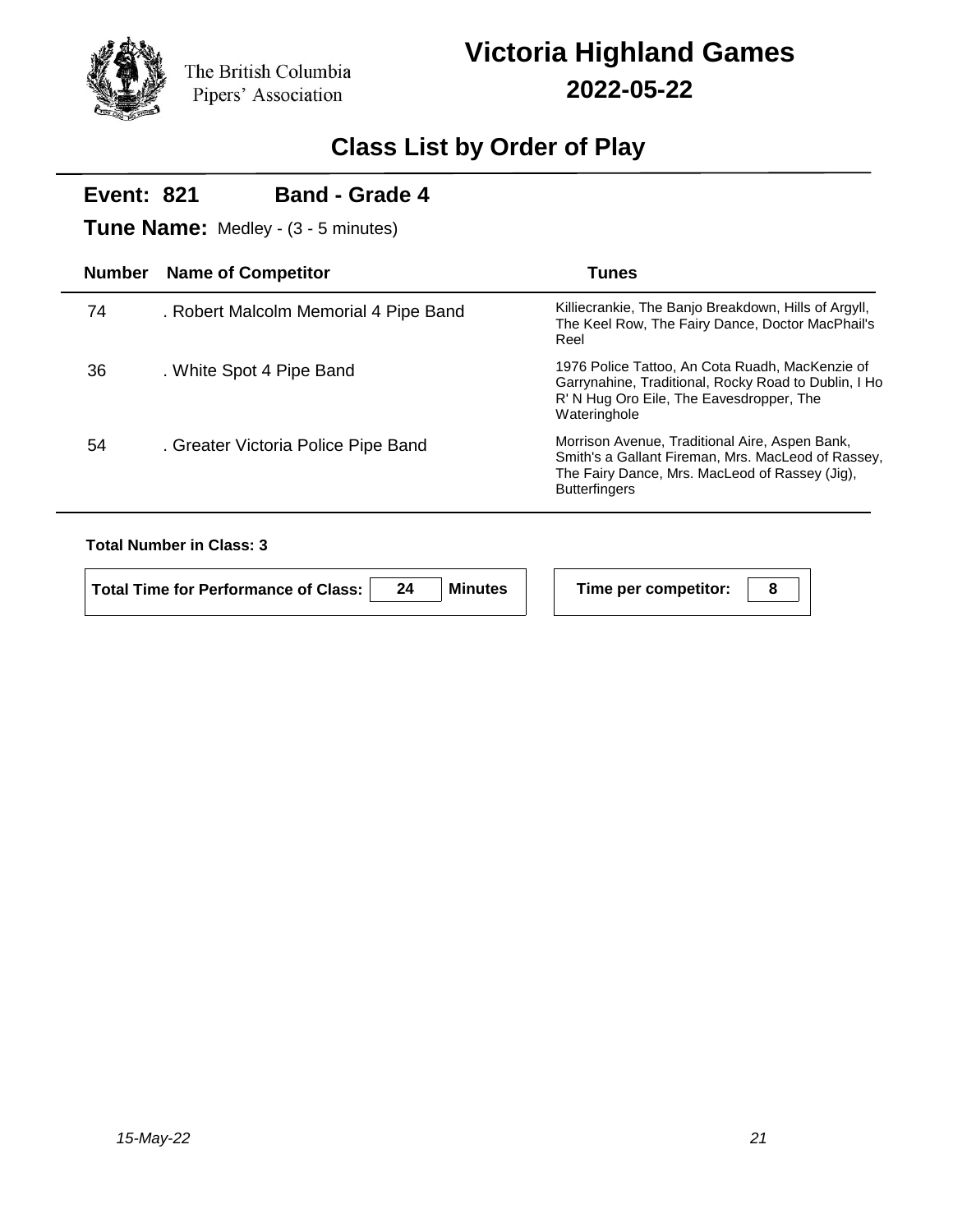

## **Class List by Order of Play**

#### **Event: 832 Band - Grade 3**

**Tune Name:** March, Strathspey & Reel - (min 4 pts ea tune)

| <b>Number</b> | <b>Name of Competitor</b>             | <b>Tunes</b>                                                     |
|---------------|---------------------------------------|------------------------------------------------------------------|
| 73            | . Robert Malcolm Memorial 3 Pipe Band | Duncan MacColl, Dornie Ferry, Tdhe Reje ted Suitor               |
| 17            | . Greighlan Crossing Pipe Band        | David Ross of Rosehall, Maggie Cameron, The<br>brown Haired Maid |

### **Total Number in Class: 2**

|  | Time per competitor: |  |
|--|----------------------|--|
|--|----------------------|--|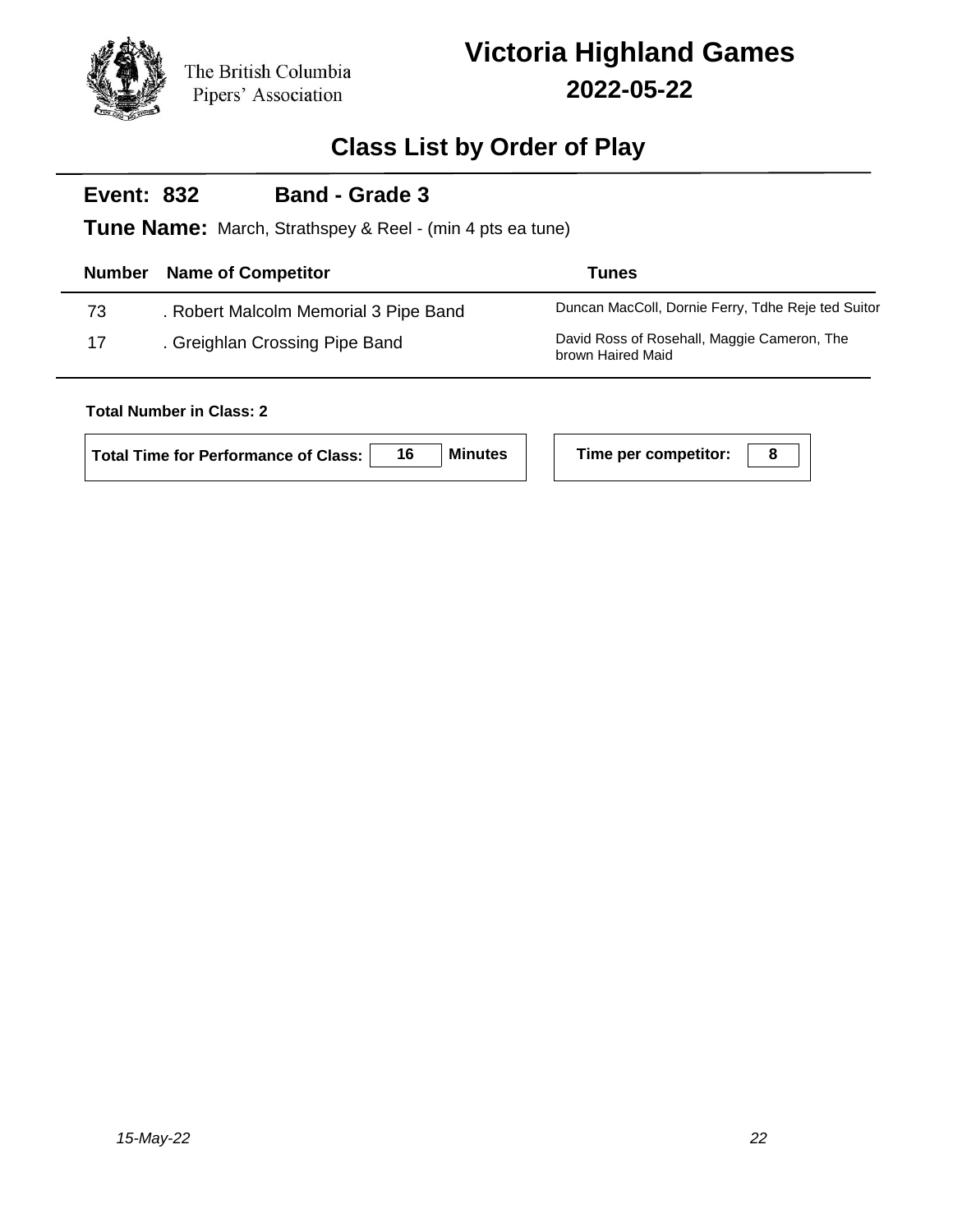

## **Class List by Order of Play**

#### **Event: 851 Band - Grade 1**

**Tune Name:** Medley - (submit 1 medley, 5 - 7 minutes each medley)

|    | <b>Number</b> Name of Competitor    | <b>Tunes</b>                                                                                                                                                                                                                                                                                                                                                                         |
|----|-------------------------------------|--------------------------------------------------------------------------------------------------------------------------------------------------------------------------------------------------------------------------------------------------------------------------------------------------------------------------------------------------------------------------------------|
| 72 | . Simon Fraser University Pipe Band | Medley #1 Andrew and Colin Lee, Angus John<br>MacNeil of Barra, Catlodge, Hasten and Come with<br>Me, Greyfriars Julie, Balmoral Castle, The<br>Medley #2 Peter the Leader, The<br>Rookerv.<br>Iron Man, The Isle of Hoy, Port Sean Seosamh,<br>Biddy from Sligo, The Mist Covered Mountains,<br>David Ross of Rosehall, Wedding in the Woods,<br>The Ale is Dear, PTE Joe McConnell |

### **Total Number in Class: 1**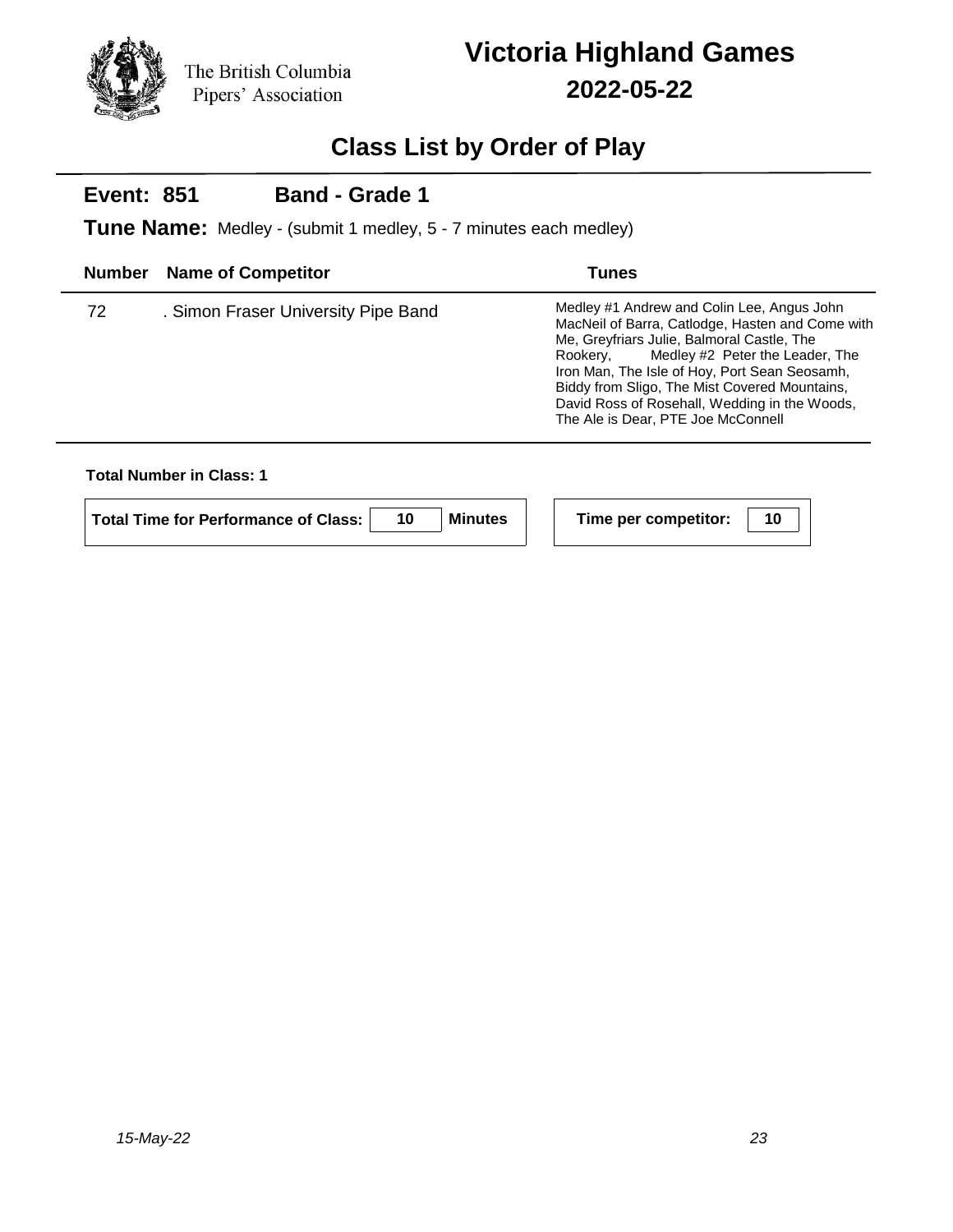

## **Class List by Order of Play**

#### **Event: 852 Band - Grade 1**

**Tune Name:** March, Strathspey & Reel - (submit 2 sets,min 4 pts ea tune)

|    | <b>Number</b> Name of Competitor    | <b>Tunes</b>                                                                                                                                                     |
|----|-------------------------------------|------------------------------------------------------------------------------------------------------------------------------------------------------------------|
| 72 | . Simon Fraser University Pipe Band | MSR #1 Jimmy Young, Inverary Castle, John<br>Morrison of Assynt House MSR #2 Lord<br>Alexander Kennedy, The Ewe With the Crooked<br>Horn, Drum Major John Seaton |

### **Total Number in Class: 1**